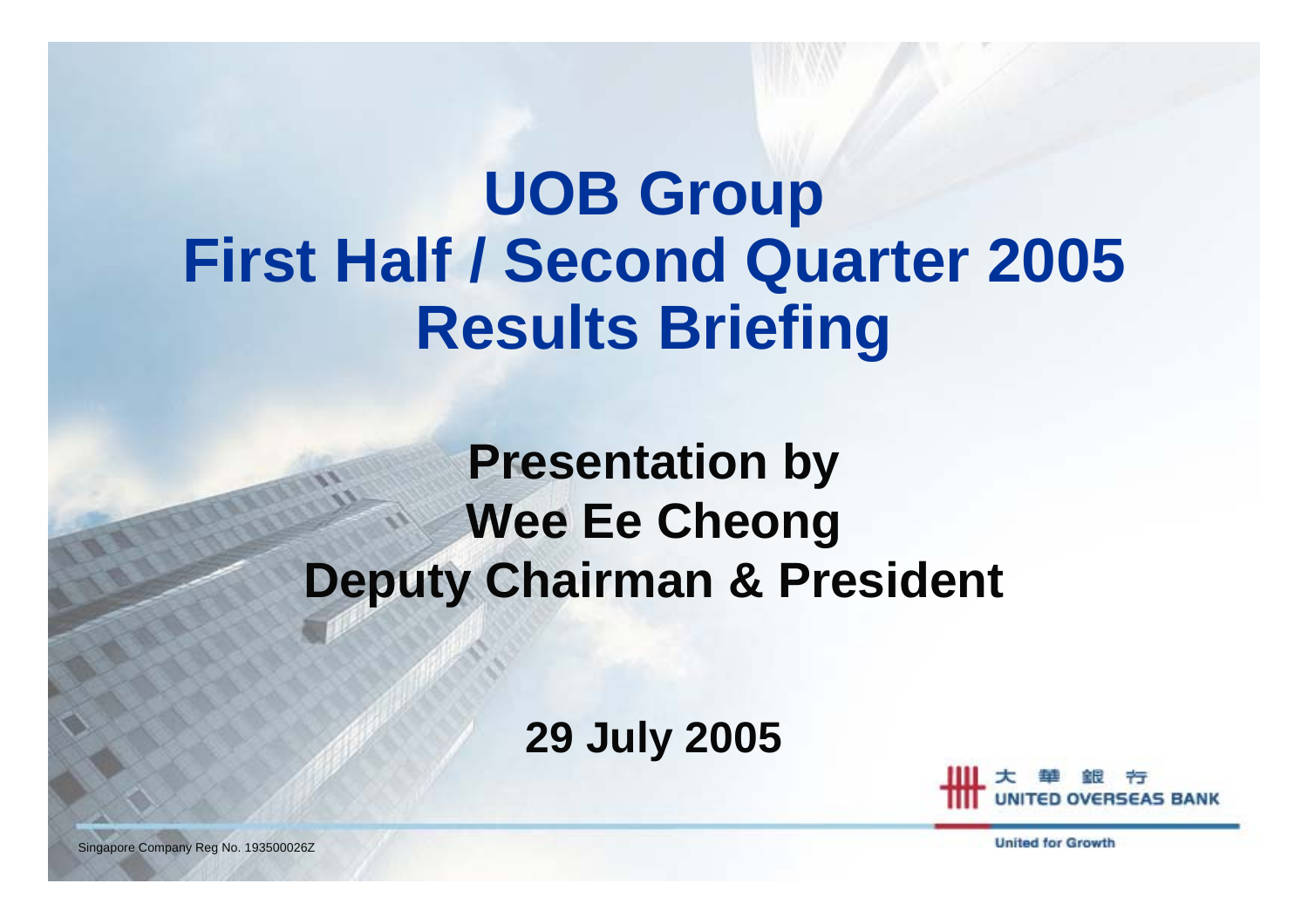*Disclaimer : This material that follows is a presentation of general background information about the Bank's activities current at the date of the presentation. It is information given in summary form and does not purport to be complete. It is not to be relied upon as advice to investors or potential investors and does not take into account the investment objectives, financial situation or needs of any particular investor. This material should be considered with professional advice when deciding if an investment is appropriate. UOB Bank accepts no liability whatsoever with respect to the use of this document or its content.*

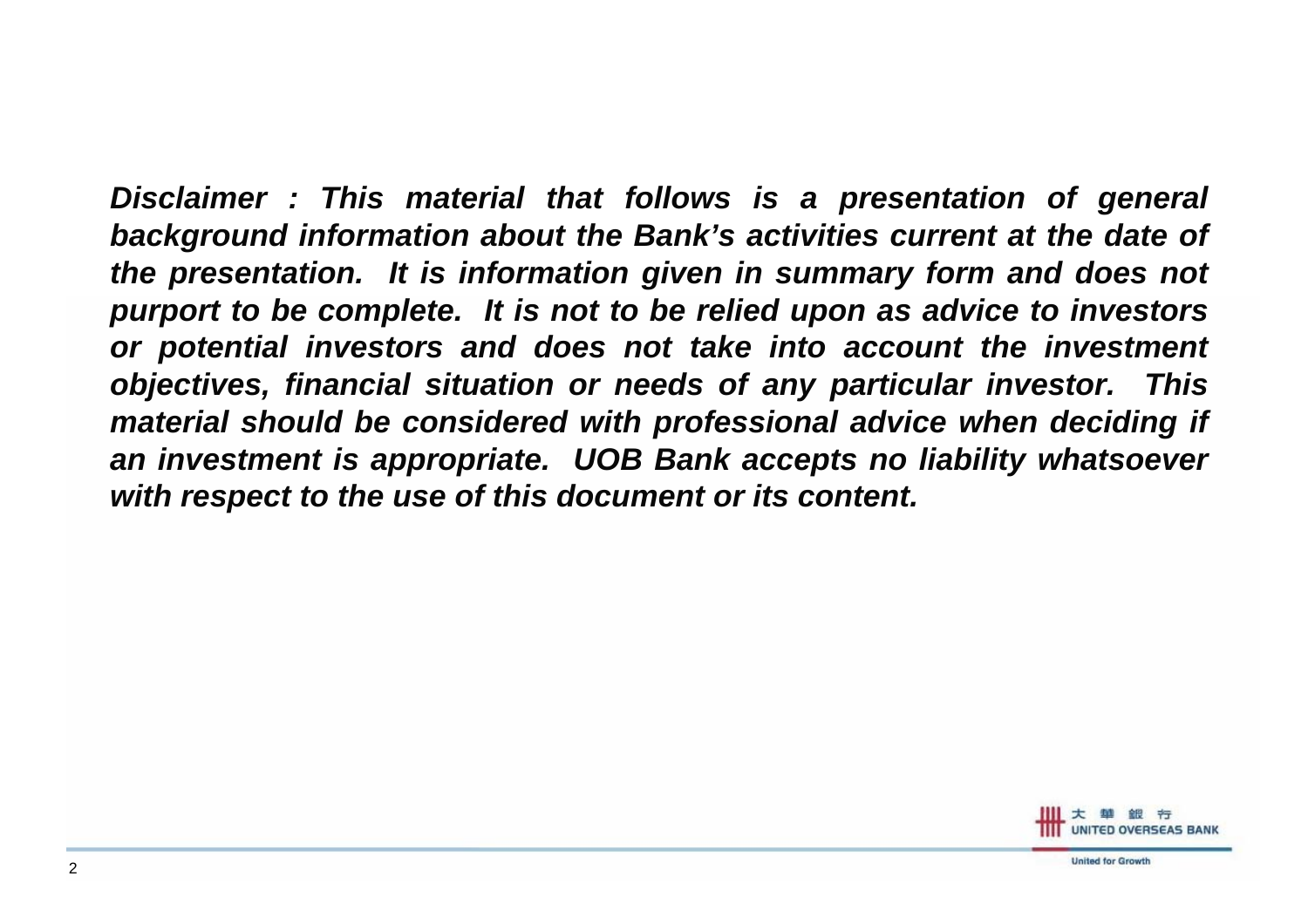#### **Panel Members**

- $\mathcal{L}_{\text{max}}$ Mr Wee Ee Cheong Deputy Chairman & President
- **Mr Samuel Poon**  SEVP, Institutional Financial Services & Operations
- Mr Terence Ong SEVP, Global Treasury & Asset Management
- Mr Francis Lee SEVP, Personal Financial Services & International
- Mr Chong Kie Cheong SEVP, Investment & Private Banking
- Ms Susan HweeEVP, Information Technology
- Mr Lee Wai Fai **Chief Financial Officer**

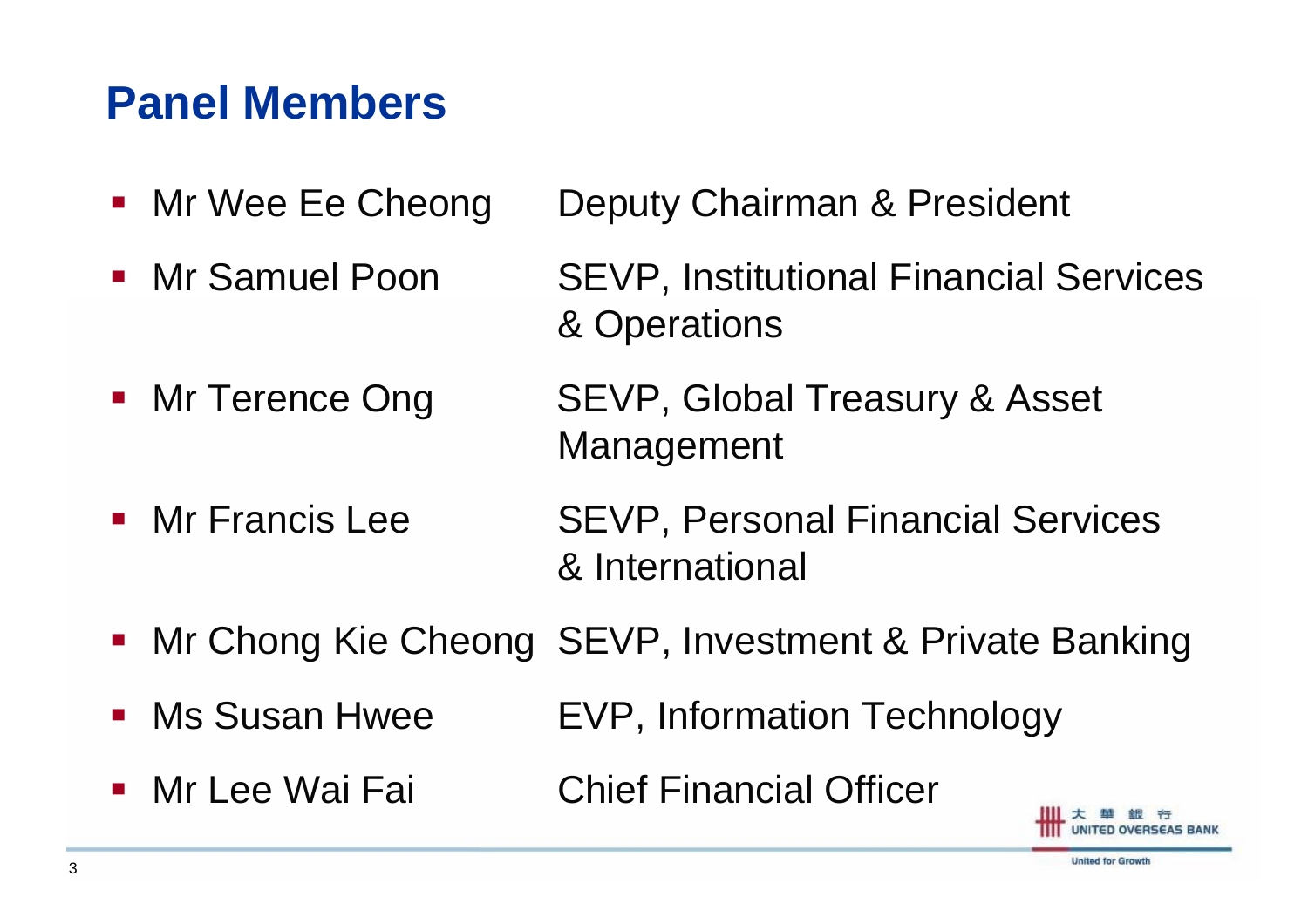#### **Agenda**

- **Overview Of 1st Half 2005 Results**
- **Building Regional Platform**
- **In Summary**



**United for Growth**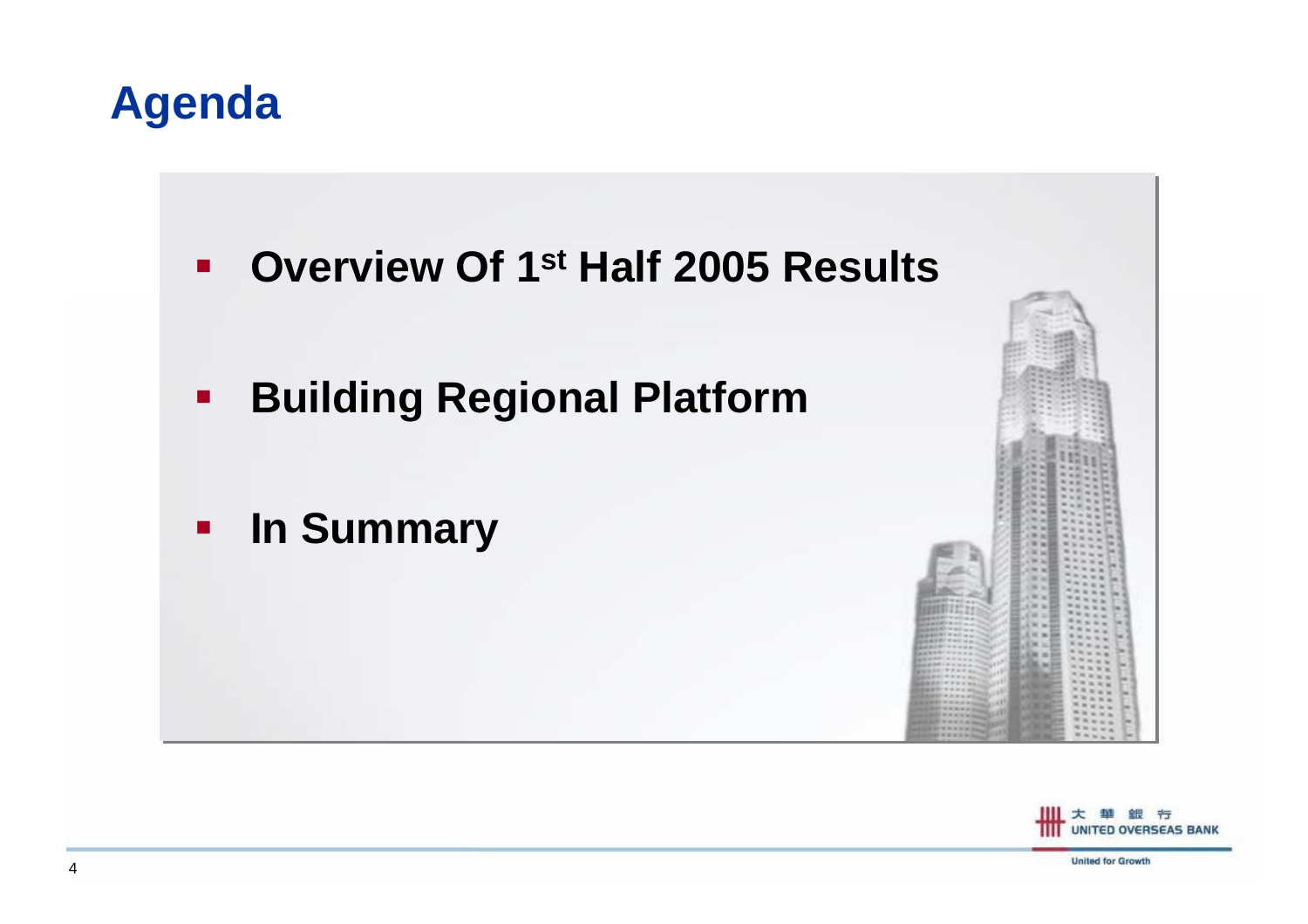# **Challenging Operating Environment**

- **Slower economic growth across the region**
- **Loan growth in Singapore remains sluggish**
- **Continued price pressure due to intense competition**
- **Flattening yield curve limits gapping opportunities**

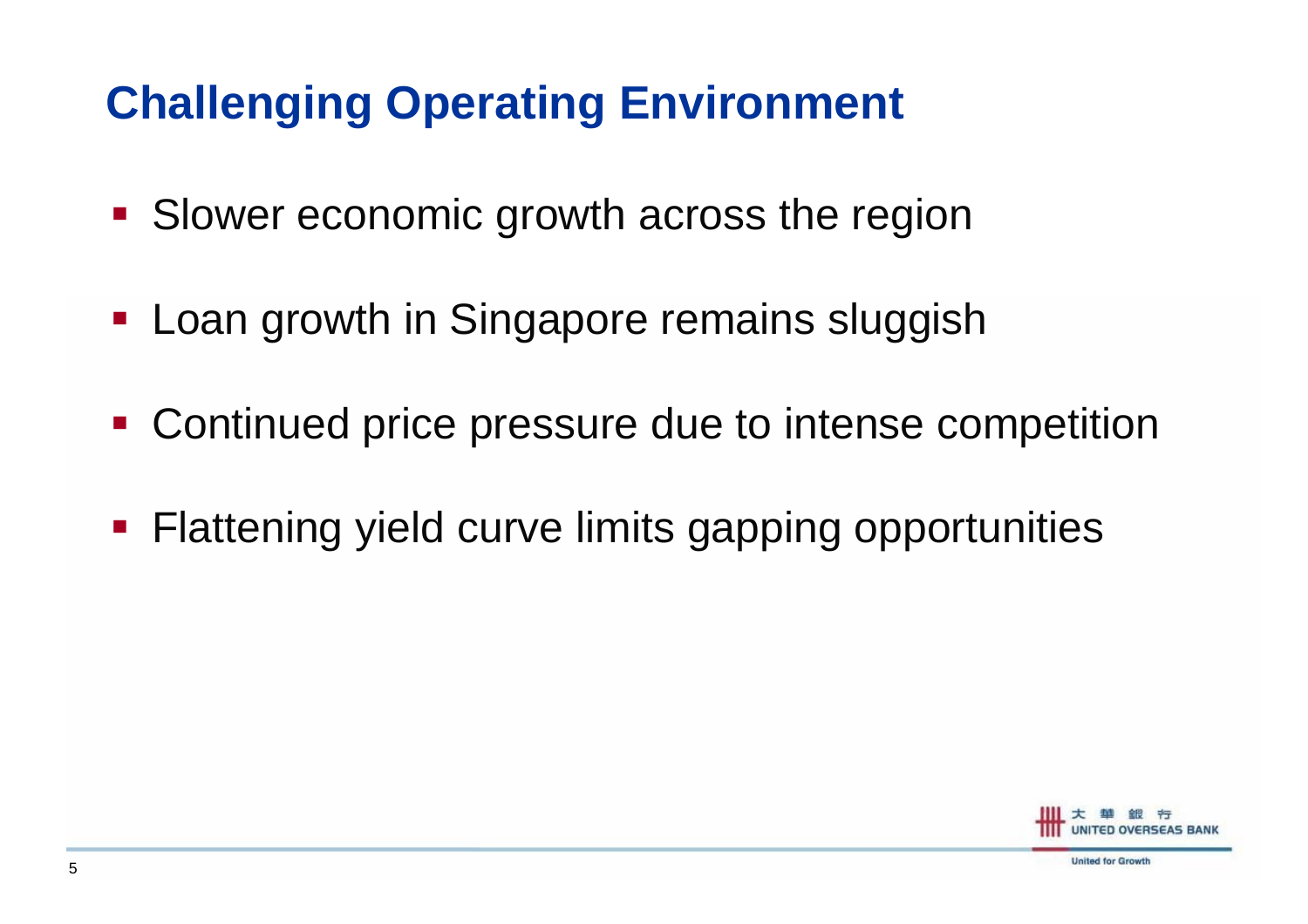#### **Credible Results Amidst Challenges**

| <b>Net Profit After Tax</b>         | <b>1H05</b><br>\$815m | <b>1H04</b><br>\$705m | <b>2Q05</b><br>\$409m | <b>2Q04</b><br>\$347m |
|-------------------------------------|-----------------------|-----------------------|-----------------------|-----------------------|
| <b>Cash ROE</b>                     | 12.8%                 | 12.0%                 | 13.6%                 | 11.9%                 |
| Non-Interest Income / Total Income  | 36.0%                 | 33.7%                 | 36.8%                 | 31.3%                 |
| <b>Offshore Profit Contribution</b> | <b>23.8%</b>          | 19.5%                 | 25.8%                 | 18.0%                 |
| <b>Expense / Income Ratio</b>       | 36.9%                 | 34.4%                 | 38.3%                 | 36.2%                 |
|                                     |                       |                       |                       |                       |
|                                     | <b>Jun 05</b>         | <b>Mar 05</b>         | Dec $\overline{04}^*$ | <b>Jun 04</b>         |
| <b>NPL Ratio</b>                    | 6.7%                  | 6.9%                  | 7.6%                  | 7.6%                  |
| <b>Impairment Coverage</b>          | 68.2%                 | 69.1%                 | 68.7%                 | 67.0%                 |



**\* Restated upon adoption of FRS39 on 1 January 2005**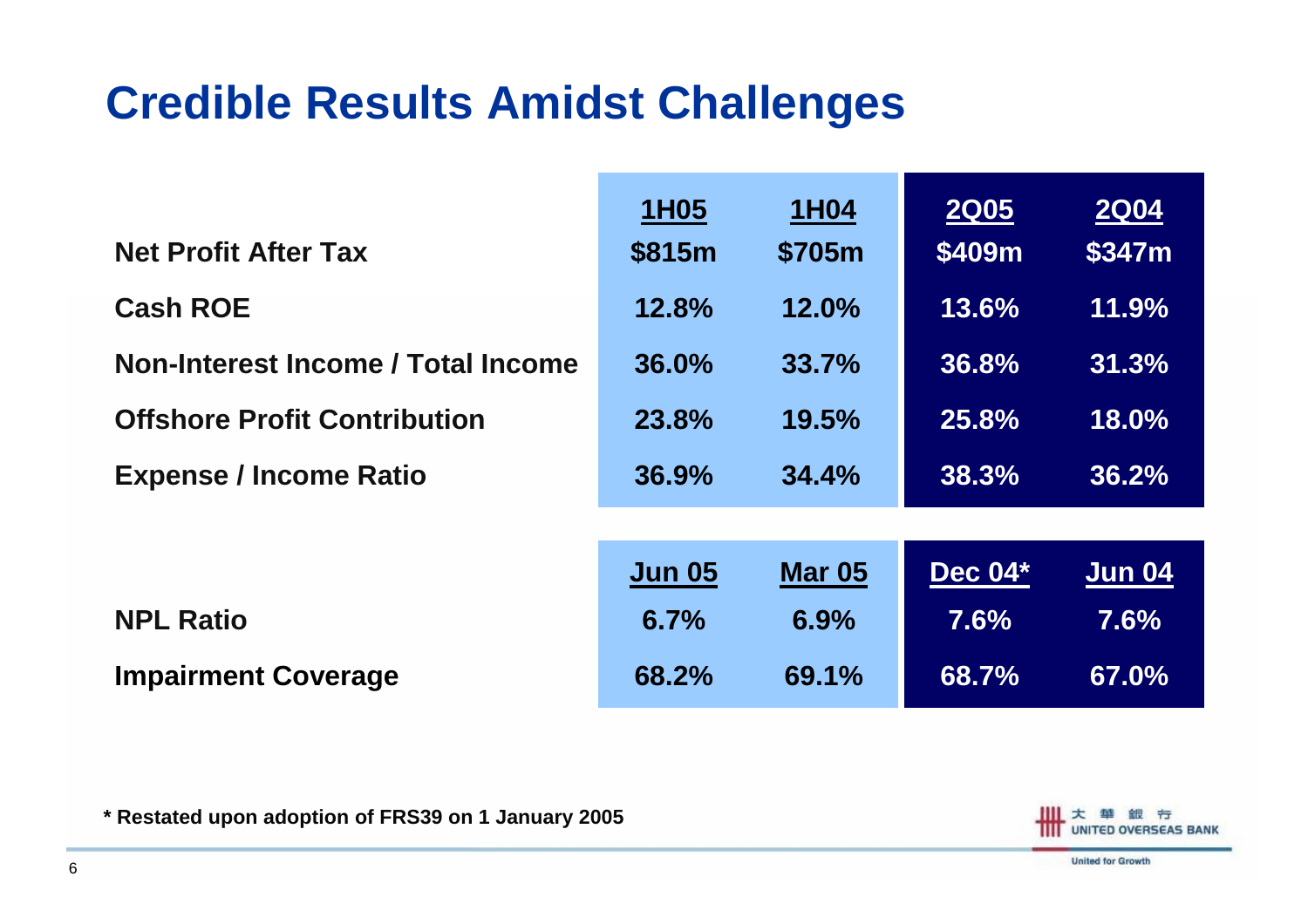#### **Credible Results Amidst Challenges – Continued Growth In Strategic Businesses**

**Growth in Core Customer Business**

- Gross customer loans rose 7.3% yoy
- Loan margins increased despite drop in NIM

**Sustained Momentum in Fee & Commission Income**

- Increase of 26.4% in fund management fees
- **Trade-related fees up, in tandem with 23.7%** growth in trade financing loans
- **Loan-related fees rose 36.0%**
- 17.0% growth in fees from credit card business

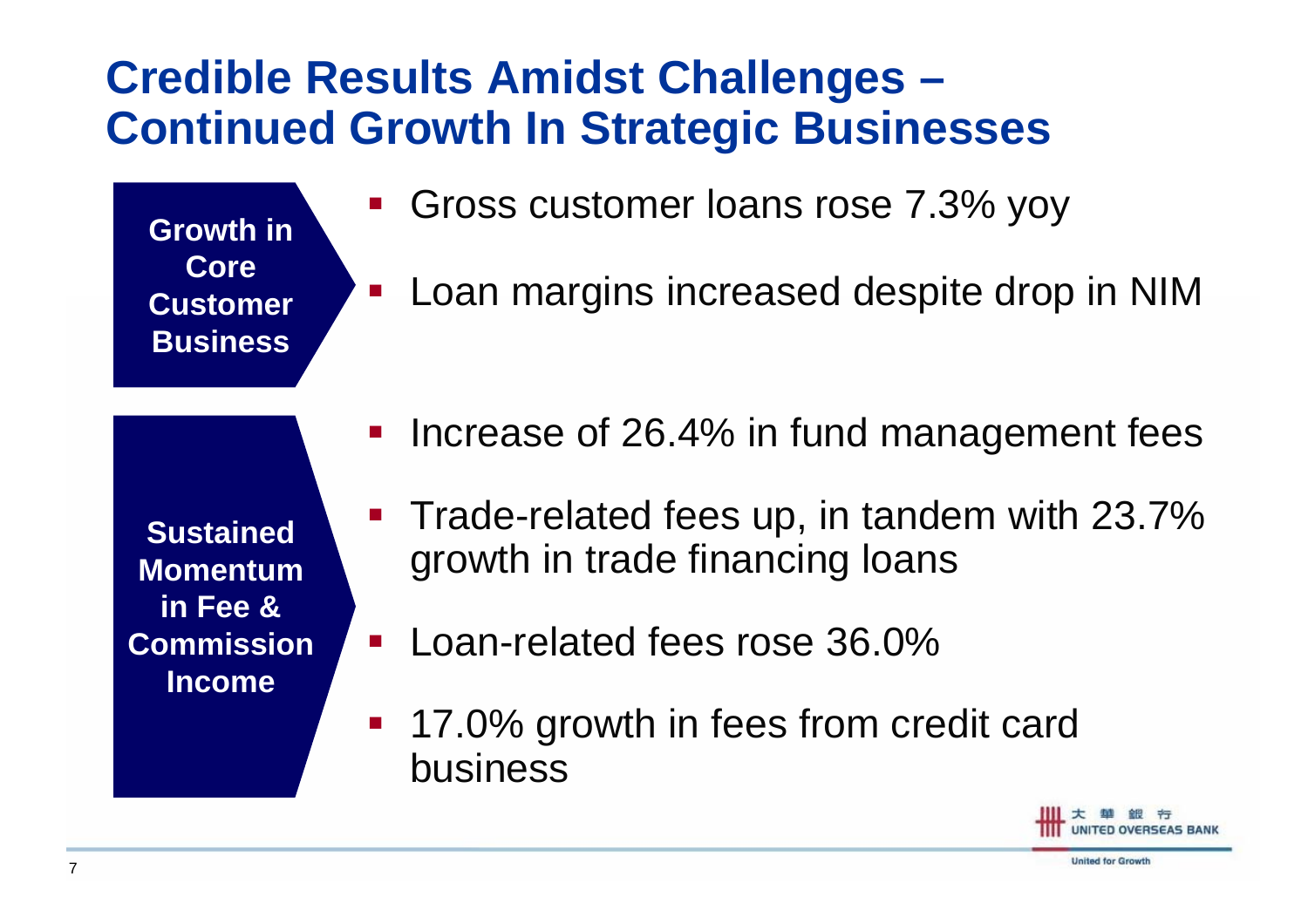#### **Credible Results Amidst Challenges – Maintain Discipline & Prudence**

- $\mathbb{R}^3$ Cost under control despite continued investments
- Asset quality remained prudently managed. NPL ratio improved further
- **Strong capital position**

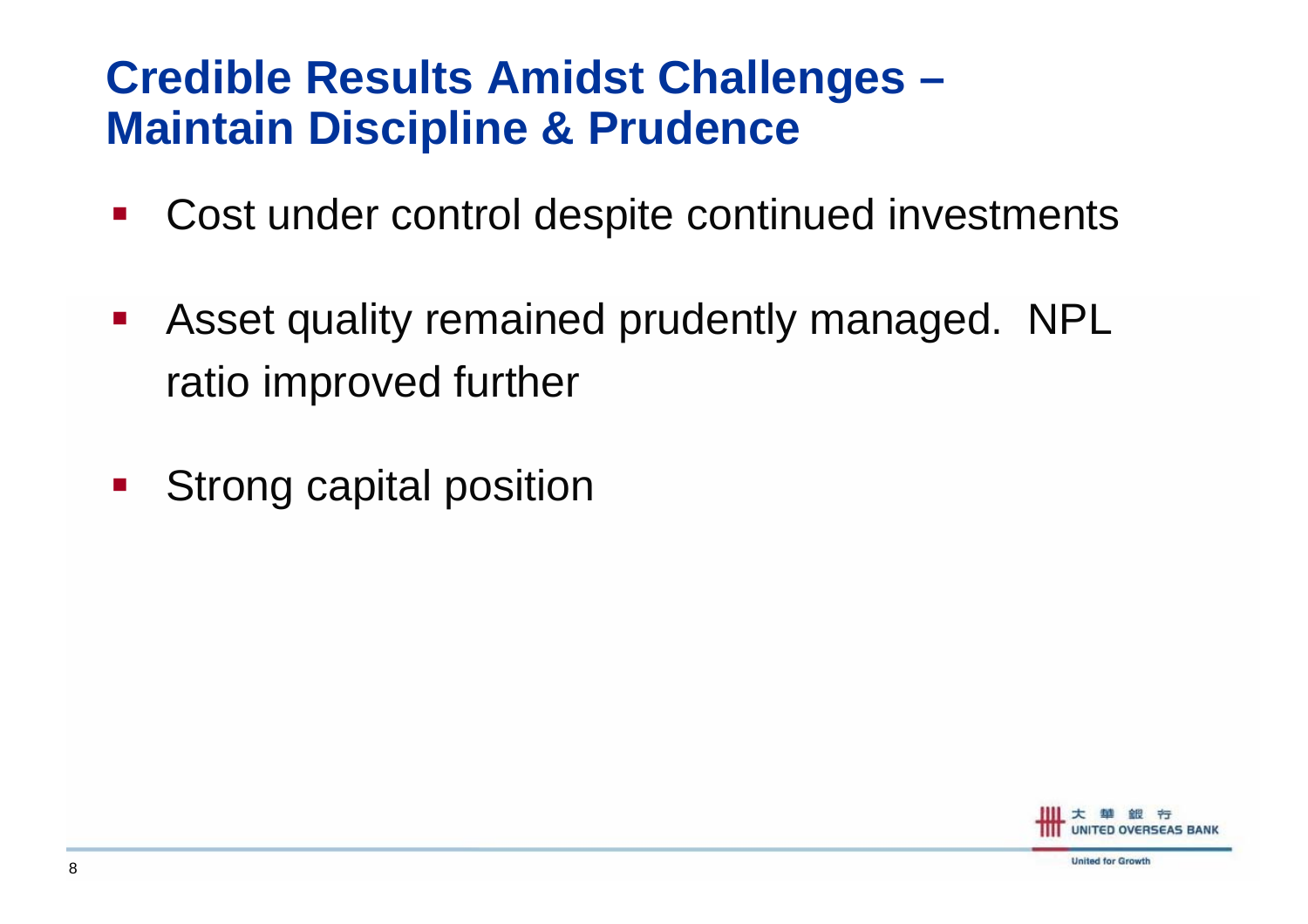## **Building Regional Platform**

**Achieved Significant Progress in Laying Groundwork - Towards 40% Offshore Profit Contribution Target by 2010**

- Established next leg of Southeast Asian platform with additional 30% stake in Bank Buana
	- Opens up access to consumer segment in Indonesia
	- Leverage on Bank Buana's established network to make further inroads in SME business
	- A strategic investment expected to be a key contributor in the long term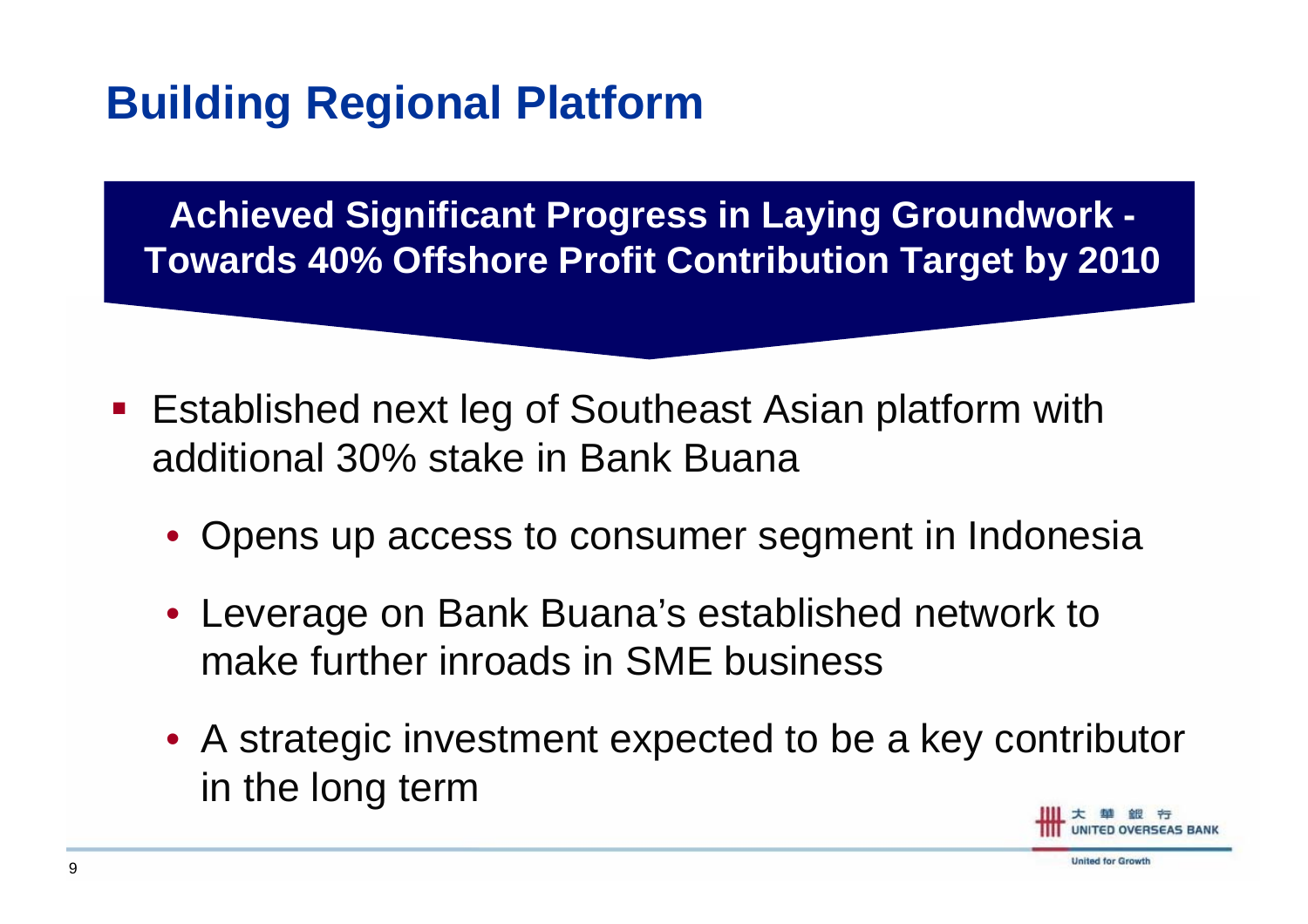## **Building Regional Platform (Cont'd)**

- **Progressing well in integrating Thailand's operation** 
	- Successfully hubbed BOA's credit card system to **Singapore**
	- Operational integration on track for completion by end-2005
- **Further build on Malaysian franchise for growth**
- **Rationalising Philippines operations**

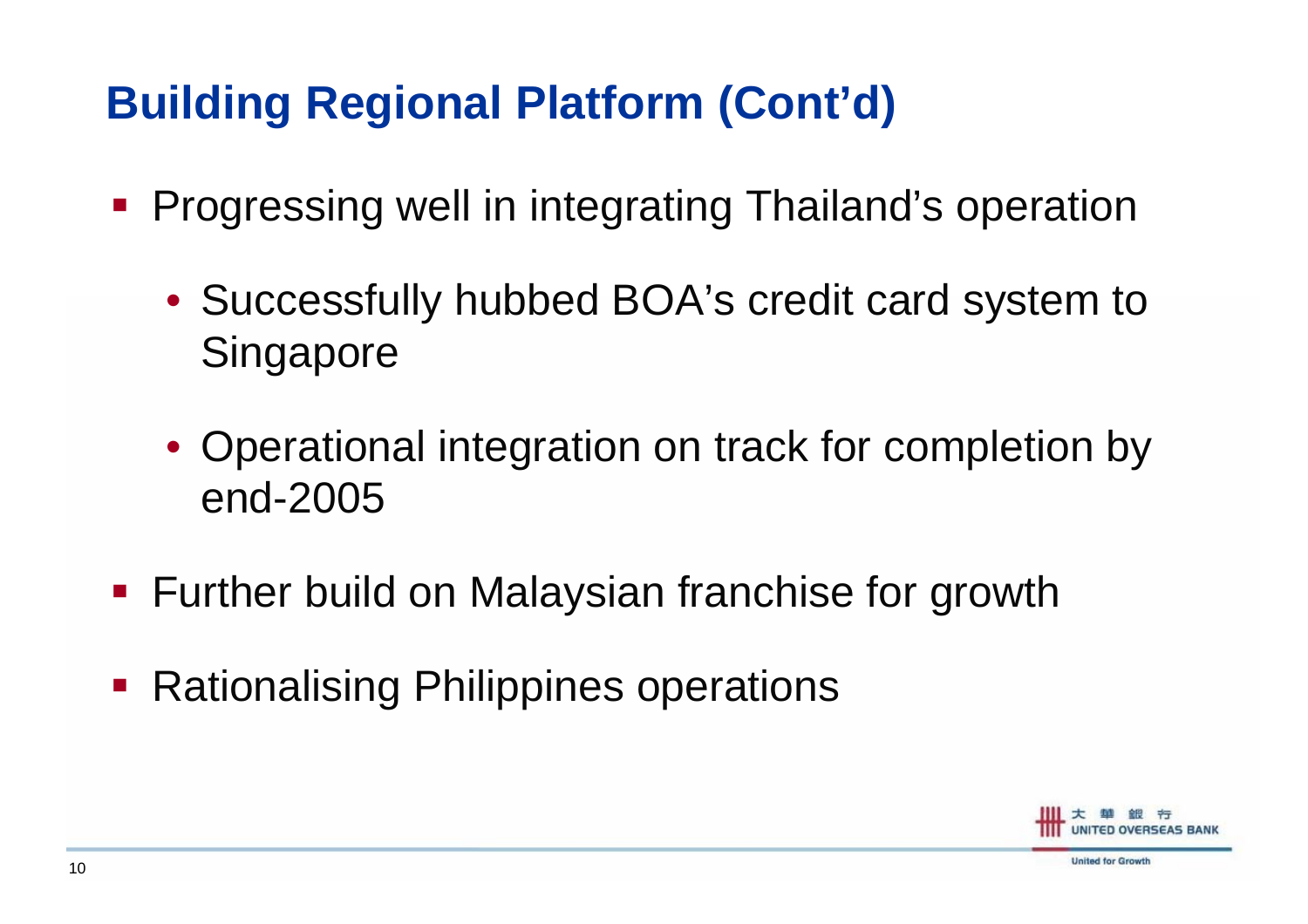### **Capital Management**

- **CAR remains strong**
- **Renewal of share buy back mandate provides** flexibility for further capital management initiatives
- **Made progress in non-core asset divestment** 
	- Initiated divestment of 34.7% stake in UOL
- **Maintain high dividend payout** 
	- Interim dividend of 20.0% on top of 28.5% dividend paid in specie of shares in UOL

**United for Growth** 

11